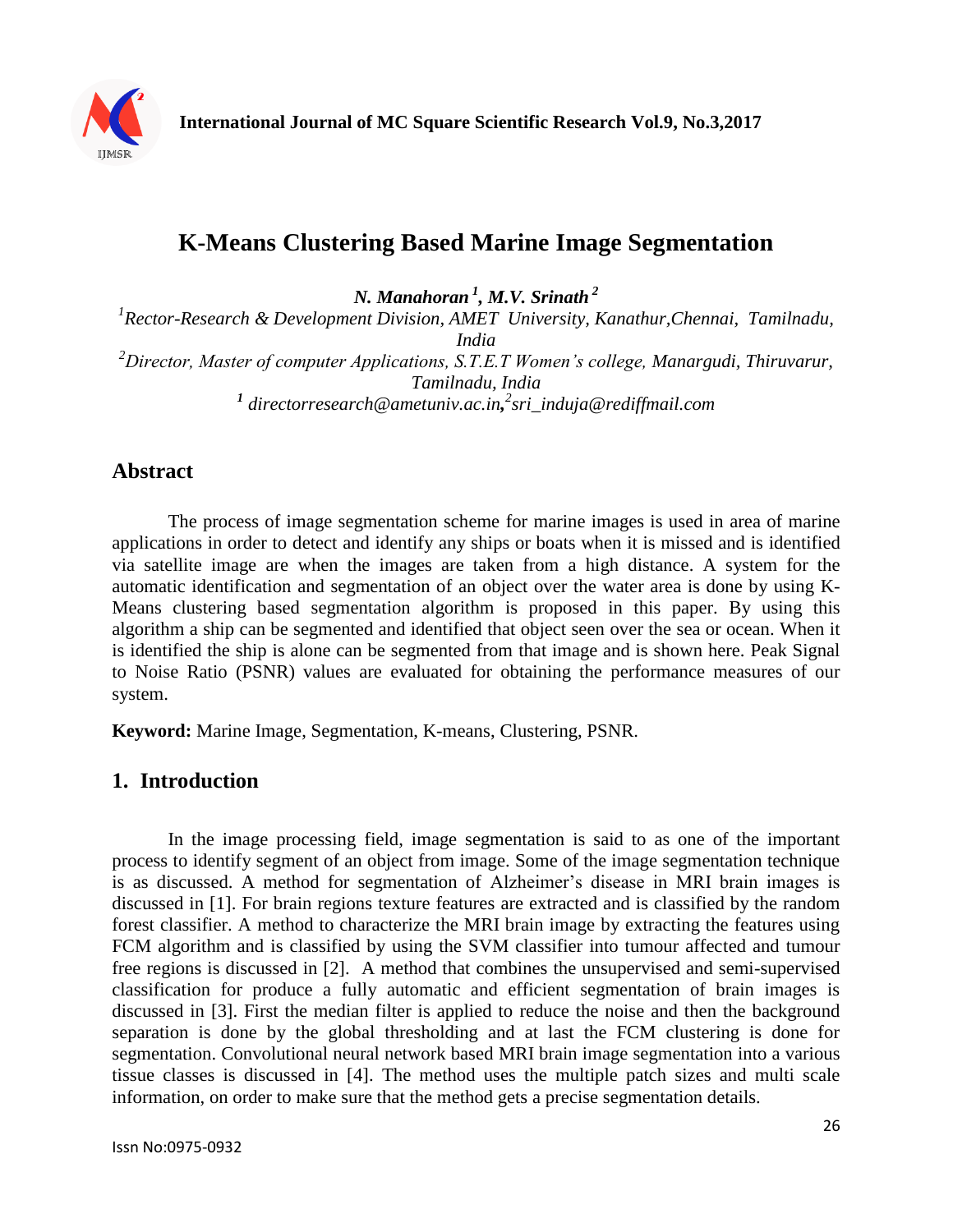

Comparative study about satellite image segmentation using genetic algorithm based on different objective functions is presented in [5]. Different objective function is employed for image segmentation using genetic algorithm. Tsallis, Otsu and Kapur's are the three objective functions compared based on genetic algorithm for optimal multilevel thresholding. Satellite and medical image segmentation based on multiple kernel fuzzy c-Means algorithm with ALS method is explained in [6]. Initial contour curve is generated using multiple kernel fuzzy cmeans during curve propagation while leaking at the boundary. Finally different information's are combined using several kernel fuzzy c-means in segmentation algorithm.

### **2. Proposed Methodology**

Methodology of our proposed scheme explains about the procedure of the segmentation process and its working over the images in a stepwise manner. Fig 1 shows the complete framework of our proposed system.



#### **Figure 1 Block Diagram of K-Means based Marine Image Segmentation**

### **2.1 Pre-Processing**

Pre-processing step is the basic step in any image segmentation systems. This step id carried out so as to denoise the naturally available noises from the given input images and also the colour conversion process occurs where the colour images are changed into gray scale images so that the segmentation step can be made easier.

# **2.2 K-Means Based Segmentation**

Following the pre-processing step the next step is the segmentation process from which the segmentation image is obtained from the original images. The pre-processed images are taken as an input to the segmentation process in which the K-Means algorithm uses the K-Means parameters are used to determine the latent variable distribution. Vector quantization method is also called as k-means clustering, initially from signal processing, which is admired for cluster study in data mining. To panel n annotations into k clusters, K-means clustering is used in which every observation belongs to the cluster with bordering mean, helping as a prototype of the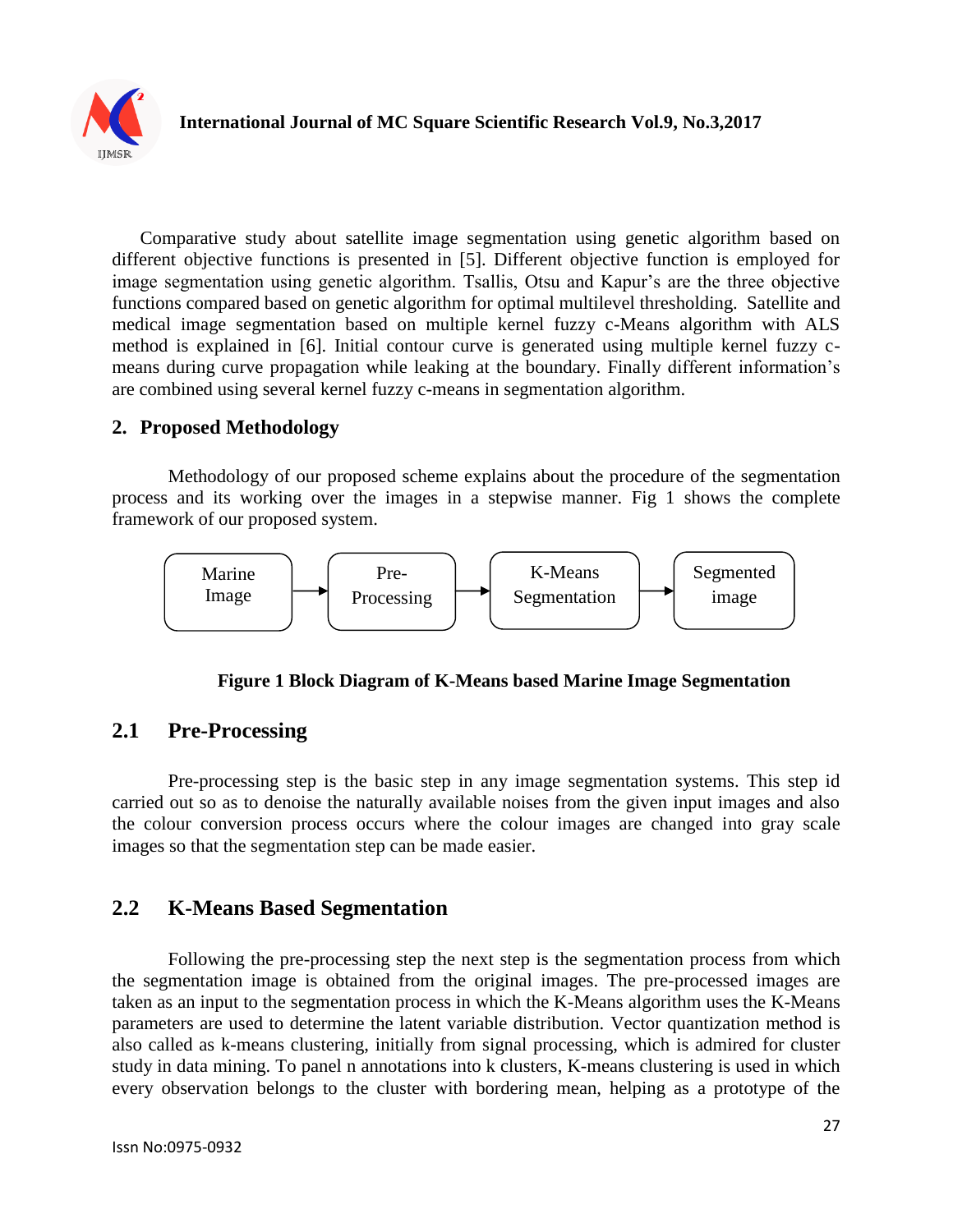

### **International Journal of MC Square Scientific Research Vol.9, No.3,2017**

cluster. The segmentation outcomes will be obtained that the shape of the ship image will be shown.

### **3. Results**

The results for our proposed marine image segmentation system by using the K-Means based segmentation algorithm are done. The images that are used here are the ship images that are taken from the long distance. The outputs are obtained as shown in fig 2. The below image is segmentation output images of the proposed method and is clearly understood that how the segmentation process of the ship image is extracted and segmented.





**Figure 2 (a) Original Image (b) K-Means Segmented Output Image**

#### **4. Conclusion**

In the proposed system an image segmentation technique based on K-Means algorithm is explained. In this system marine image based segmentation is done for segmenting a ship image over a water surface. In this the ship is alone extracted and segmented from the water body as it is shown in the results. The performance calculation of our system is done by calculating the PSNR values of the output image and is of 91.5% of noise ratio.

#### **Reference**

1. Chaddad, A., Desrosiers, C., & Toews, M. (2016), "Local discriminative characterization of MRI for Alzheimer's disease". IEEE 13<sup>th</sup> International Symposium on Biomedical Imaging, pp. 1-5.